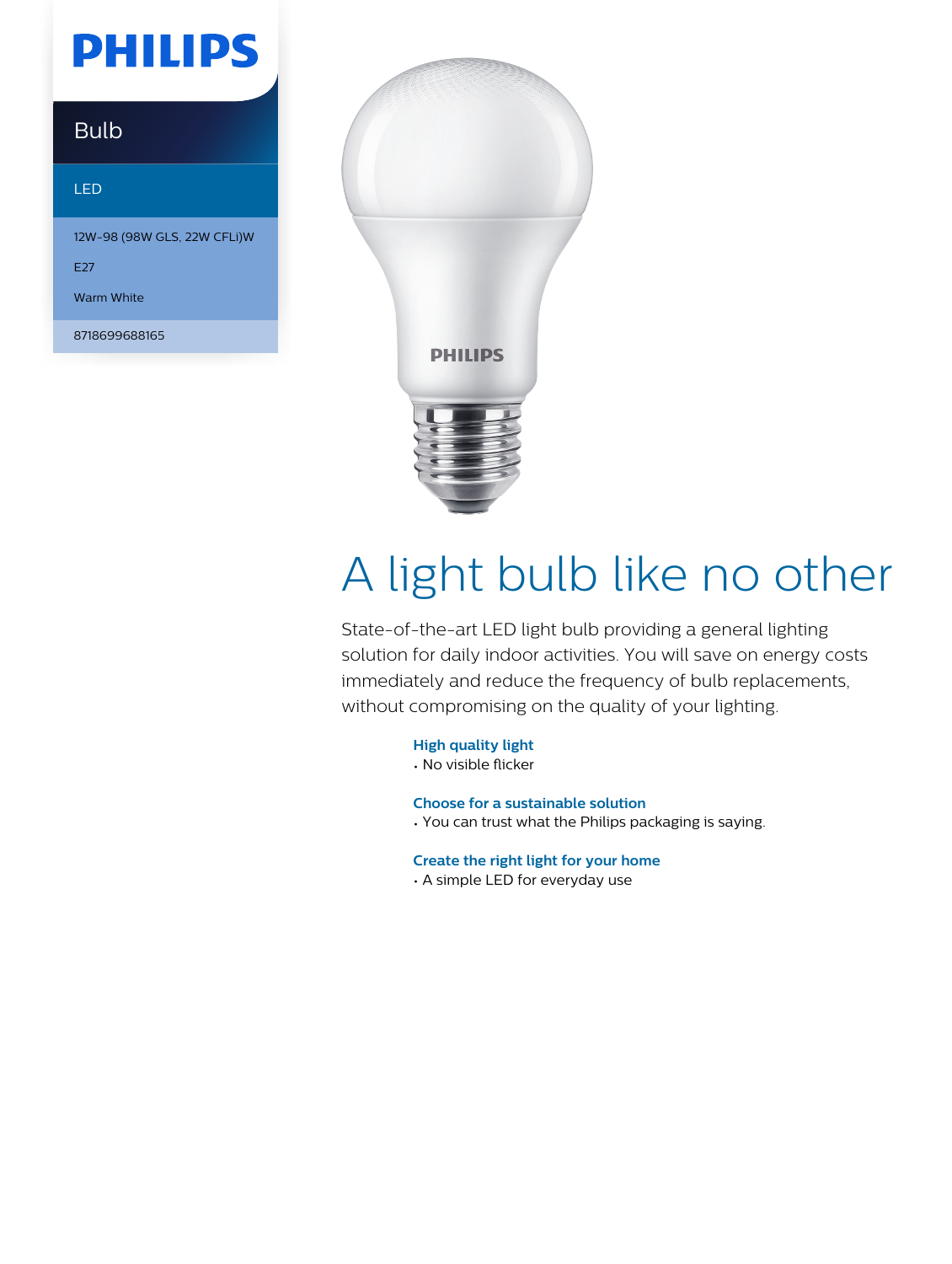### **Highlights**

#### **No visible flicker**

When your light flickers in quick succession it could be hard on the eyes, cause headaches, and even set off an attack for those with photosensitive epilepsy. It's both unpleasant and unnecessary. LEDs can flicker because of their rapid response to the driver current. However, because

Philips LEDs are designed so that variations in your driver current's output are minimized, they eliminate the factors that cause flicker. So, you won't see it, not even a hint.

#### **No UV or IR**

The beam of light is free of infra-red meaning no heat is radiated, and no ultra-violet light means that fabric and items under this light wonφηt fade.

#### **A Simple LED for Everyday Use**

The Philips everyday LED is the perfect bulb for your basic lighting needs. It provides the beautiful light and dependable performance you expect from Philips LED at an affordable price.

### Specifications

#### **Bulb characteristics**

- Dimmable: No
- Intended use: Indoor
- Lamp shape: Non directional bulb
- Socket: E27
- Technology: LED
- Type of glass: Frosted

#### **Bulb dimensions**

- Height: 11 cm
- Weight: 0.04 kg
- Width: 6 cm

#### **Durability**

- Average life (at 2.7 hrs/day): 15 year(s)
- Lumen maintenance factor: 70%
- Nominal lifetime: 15,000 hour(s)
- Number of switch cycles: 50,000

#### **Light characteristics**

- Beam angle: 200 degree(s)
- Color consistency: 6SDCM
- Color rendering index (CRI): 90
- Color temperature: 3000 K
- Light Color Category: Warm White
- Nominal luminous flux: 1360 lumen
- Starting time: <0.5 s
- Warm-up time to 60% light: Instant full light
- Color Code: 930 | CCT of 3000K

#### **Miscellaneous**

• EyeComfort: Yes

#### **Other characteristics**

- Lamp current: 105 mA
- $\cdot$  Efficacy: 113 lm/W

#### **Packaging information**

- EAN: 8718699688165
- EOC: 871869968816500
- Product title: LEDBulb 12W E27 930 230V 2PF/3 AU

#### **Power consumption**

- Power factor: 0.5
- Voltage: 220-240 V
- Wattage: 12 W
- Wattage equivalent: 98 W

#### **Product dimensions & weight**

• Length: 11 cm

#### **Rated values**

- Rated beam angle: 200 degree(s)
- Rated lifetime: 15,000 hour(s)
- Rated luminous flux: 1360 lumen
- Rated power: 12 W

#### **Technical specifications**

• Frequency: 50-60 Hz